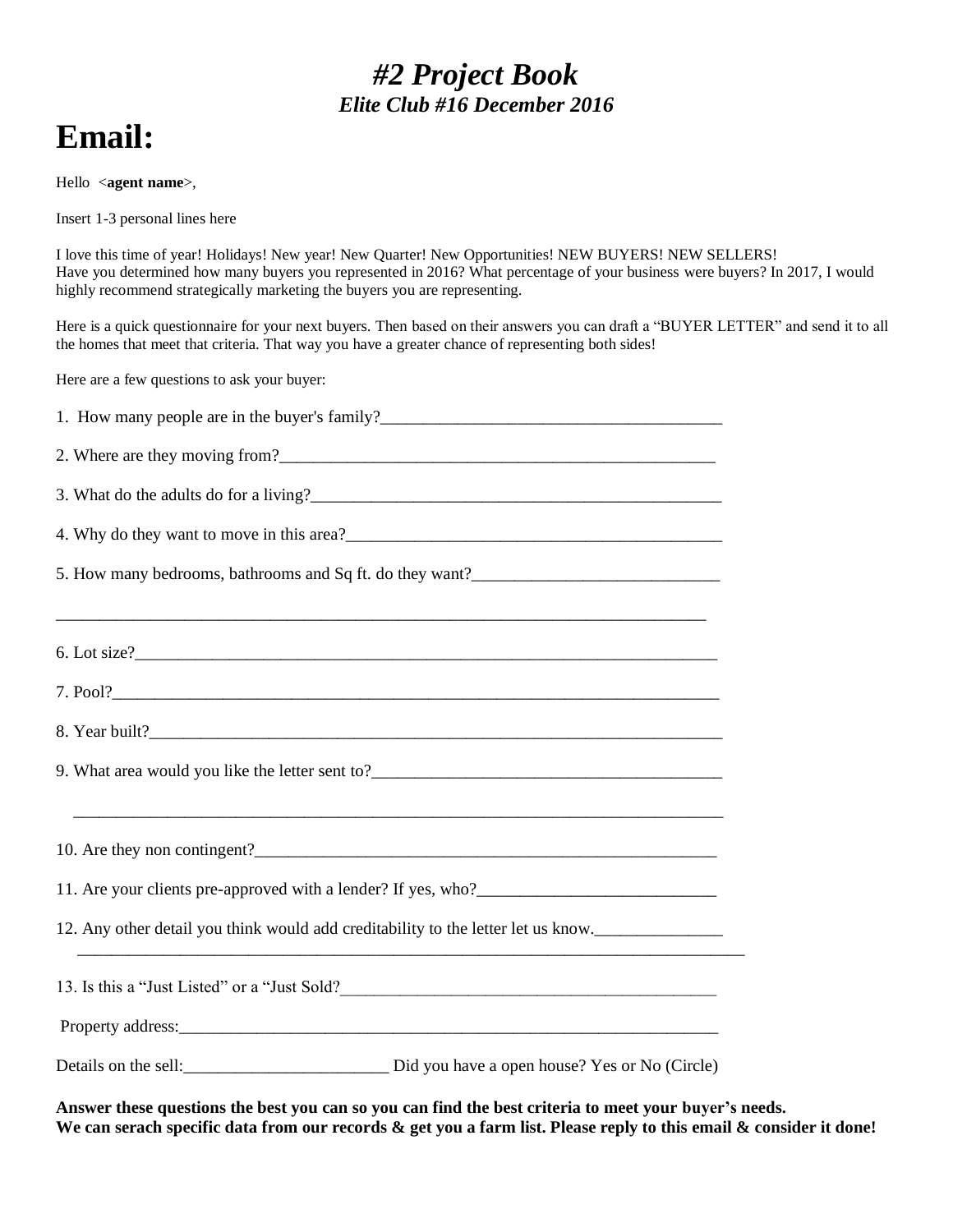# **Facebook Private message:**

Hey there agent name,

Want to be exposed through social media to exactly who you are targeting!! FACEBOOK ADS are super popular and they work! You must have a business page to sign up. There is a small fee per month but it is worth it. Go to your business page… click Manage ads. Choose your audience. Drop down and hit Upload list. Then upload your excel sphere

database and plug in your ad. This will appear on their newsfeed automatically. It's a unique way to market and expose yourself in front of the audience you are targeting! SUPER WIN!

There's essentially 3 levels:

- 1) Go to "Manage ads" then "Create Ad"
- 2) Campaign (what you're trying to accomplish)
- 3) Ad set (who you're delivering the ad to)
- 4) Ads (the actual ad/photo/text)

5) In the ad set is where you upload your list. Click the Create New drop down then custom audience --> customer file.



6) That should get you started. After that is the ad section where you upload the photo/video.

7) Also excel file with contacts needs to have the phone number listed as just numbers (no spaces dashes or parenthesis). Which can easily be done through excel.

8) Also you want to change the placements section to just include the Facebook feeds. Nothing else.

Thank you for your title support! I am always seeking out new and better ways to help you grow!

Have a great day!

Your name here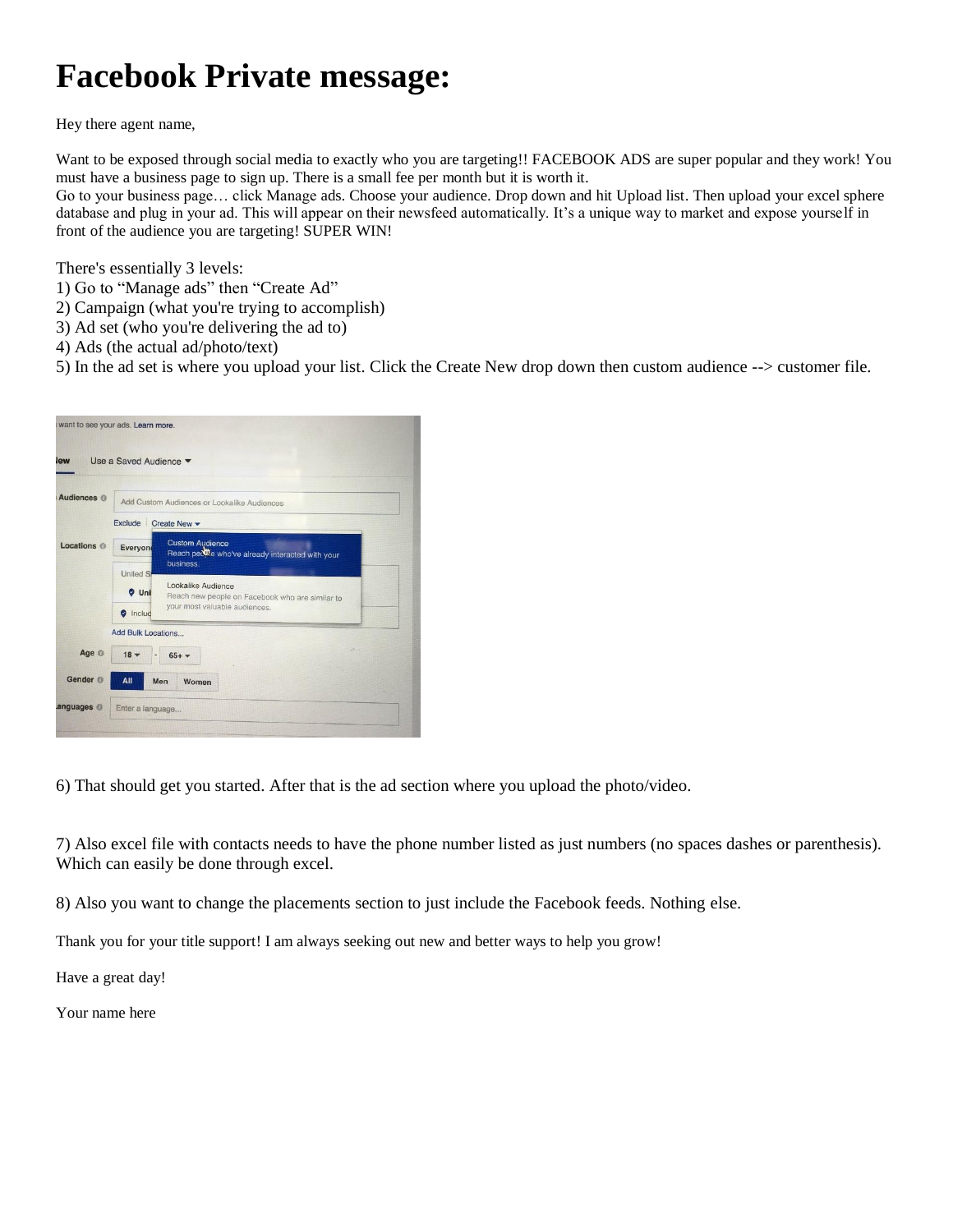### **Phone calls:**

You: Hi agent name, this is \_\_\_\_\_\_\_\_\_\_\_ with \_\_\_\_\_\_ title company how are you today?

Realtor: GREAT

YOU: Awesome, did I catch you with a minute?

Realtor: Yes

YOU: Very cool, I'll take it. I want to make sure you are taking full advantage of 3 great tools I have for your next listing?

Realtor: ok, let's hear it

YOU: The 1<sup>st</sup> one is INQUISO –this is a data system that can get you renters phone #'s to invite potential buyers to your next open house. 2nd My Listing blitz program designed to get your listing more exposed, stay on top of your seller and get more listings, and lastly the 3<sup>rd</sup> one is Listing Promoter so you can build a website for your seller exclusively just for their home. Do any of these great tools interest you?>

Realtor: Yes!! I like \_\_\_\_\_\_\_\_\_

YOU: I would highly recommend it. I will send you some information via email to get you started!

Realtor: Yes that sounds great

YOU: Awesome, are you currently working on a new listings right now that I can get you started with (pre-order prelim, O&E, Listing pack, etc  $\leftarrow$ ---------- add what you offer)

---------------------------------------------------------------------------------------------------------------------------------------

### **Belly to Belly:**

Remember you are only meeting with someone for 5 minutes. Try to book mini apts to go over this one topic!

#### **FEEDBACK from me and my team**

I am taking a small survey to get feedback to my team and myself and we value your opinion.

- 1. What are some of our tools you really like?
- 2. Do you feel we are in touch with you enough?
- 3. What challenges have you had with me, my team or my company?
- 4. What can we improve on in the New Year?
- 5. What's the best part about working with me and my team?

\*\*\*If you have too many apts. Like 10 or more a week then, send them a KIM card instead which means **K**EEP **I**N **M**IND!! Write a card out and log the date in the B2B column of project book. Have the card say: Checking on you today! My team and I would love your feedback!

(Insert all 5 questions here)

Please email, text, call or let me know when I can pop by so we can go over these answers together. I would really appreciate your input as it will help me and my team better serve you.

Thank you!

Your info here